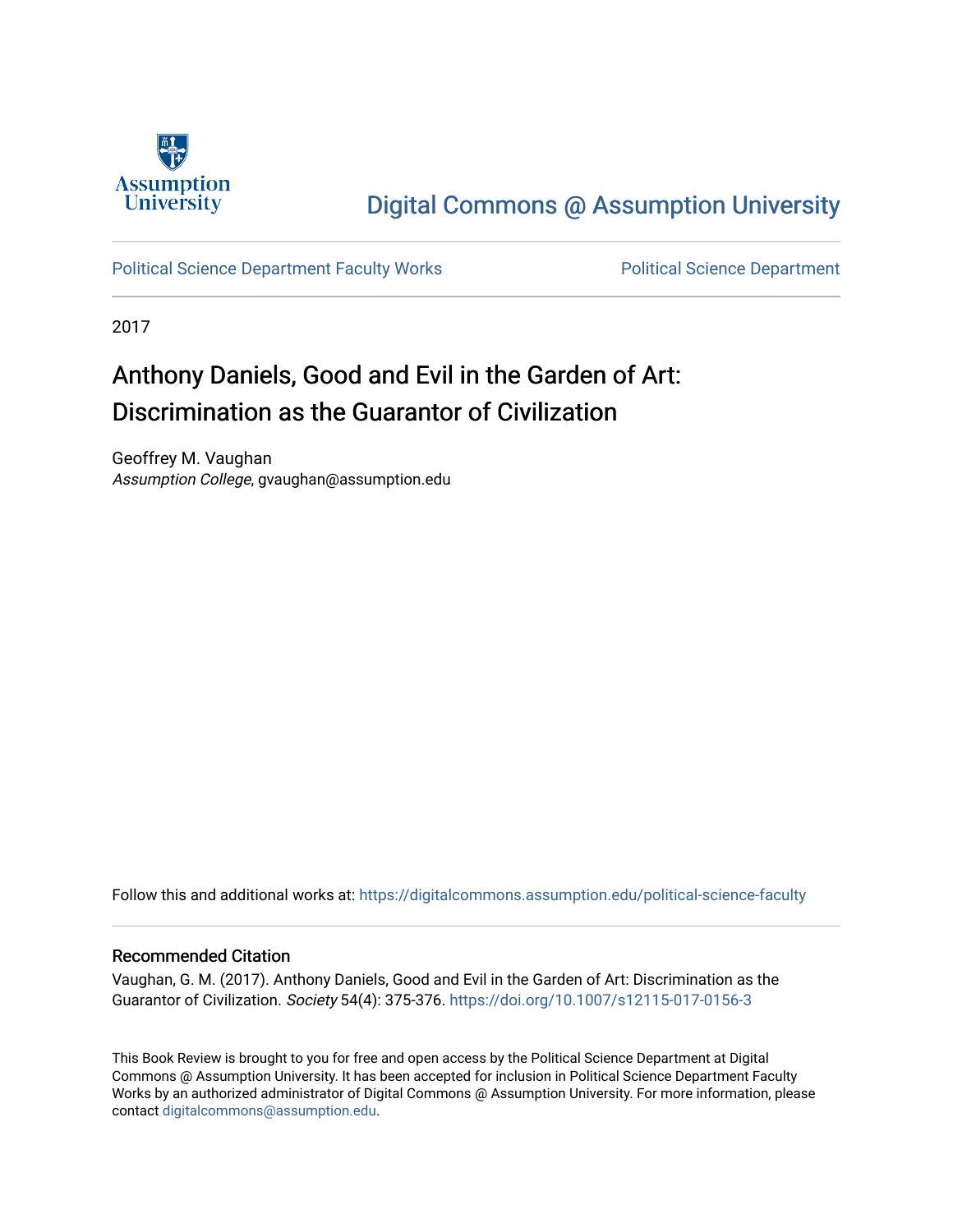## Anthony Daniels, *Good and Evil in the Garden of Art: Discrimination as the Guarantor of Civilization*

New York: Criterion Books, 2016. 267 pages, \$20.00. ISBN-978-0985905248 Geoffrey M. Vaughan

This book is a collection of essays from *The New Criterion*, dating from 1999 to 2013, all by Anthony Daniels, a doctor and psychiatrist. Anyone familiar with his work under this or his pen name, Theodore Dalrymple, will be pleased to find him writing at his best. While the subjects range widely over literature, the visual arts and architecture, each is a gem in the ubiquitous but rarely well-executed form of the essay. Both informative and personal, the author is deeply humane, even with the limitations that implies.

In this journey through the garden of art, Daniels acts as a modern day Virgil, a personal guide through the Hell and Purgatory of contemporary culture from the astonishingly low to the unsuccessfully high. But just like Dante's guide, ours cannot take us into Paradise. Daniels may suffer the curse of medical training, spotting disease rather than health. Or he may simply be faced with Dante's own challenge, that of making the good and beautiful appear interesting. Regardless, on this tour of the garden we see far more of the evil than we do of the good.

The book is divided into three sections, the largest by far being devoted to literature. The other two, on "Art" and "Miscellaneous Pieces," do not come up to the length of the first section. Nor are they as successful. Literature allows Daniels to do what he does best, describe the pathologies of the modern world with brio. The first essay, ostensibly about H.G. Well's *Time Machine* sets up a most disturbing but plausible analogy.

The essay opens with a description of a concert in an English city. We know only that it is not London, although this matters little. The important point is the vast chasm separating the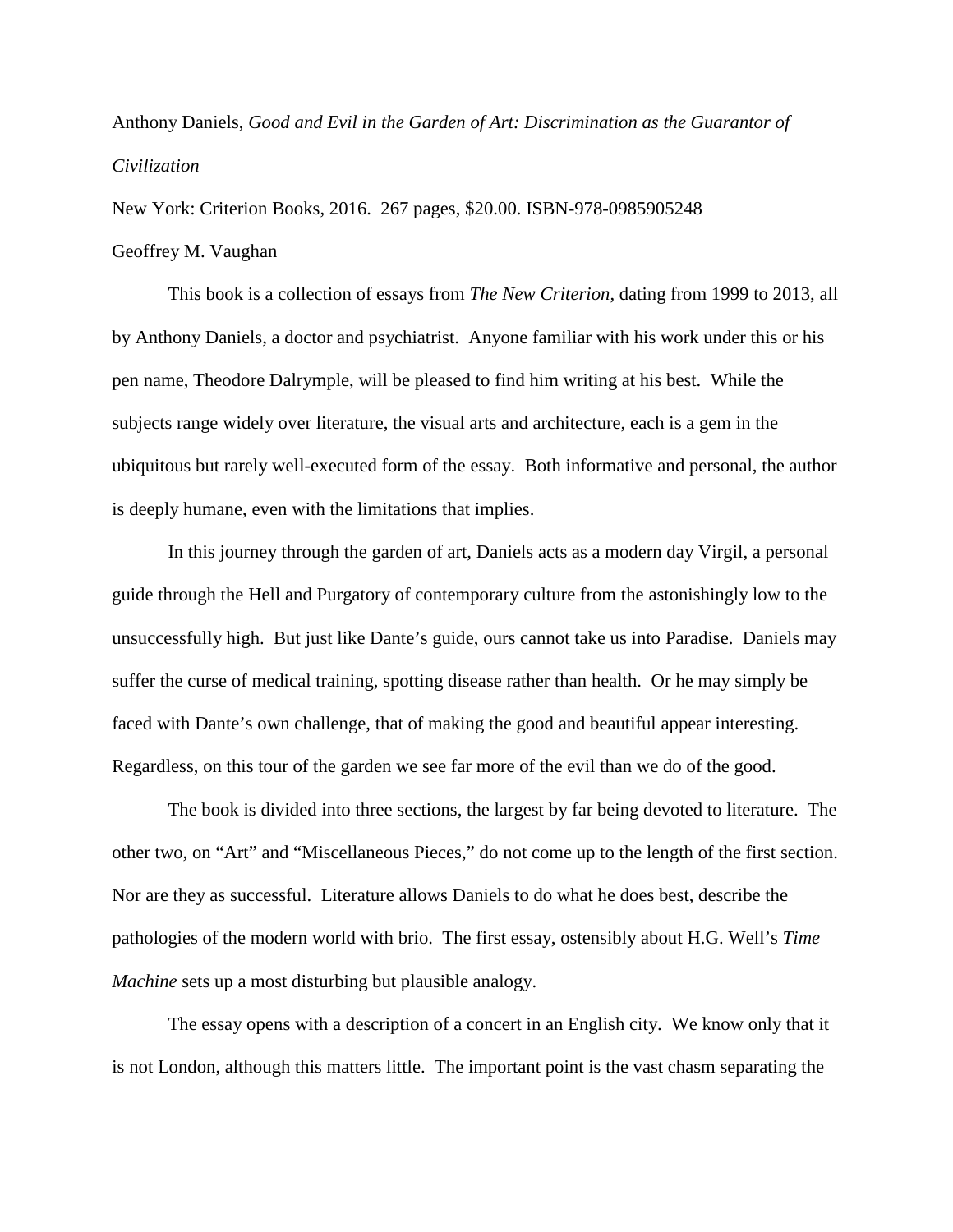concert goers from the young people out on the streets, beginning their nightly ritual of public drunkenness just as their elders flee the streets for the safety of their homes. Anyone without direct experience of the nightly havoc in English city centers must want to choose between which is least credible, the stories people tell or the complacency of the city officials. Daniels brings life to both by comparing them to Wells' novel.

That Daniels should be reminded of the Morlocks—those future descendants of the English working class, subterranean, violent and cannibalistic—when stepping outside the concert hall is not surprising. It is certainly not novel. It is his attention to concert-goers as Eloi, however, that is arresting. The Eloi, Wells imagined, will be the descendants of the upper classes and, by the time the Traveler encounters them, they are timid, naïve little creatures with no capacity and barely any instinct for self-preservation. Daniels, not Wells, describes the encounter between the two groups: "Outside the concert hall, the audience entered a different, alien, and hostile world, one in which untold thousands of young people, dressed with a voluntary uniformity, paraded themselves, raucous, drunken, exhibitionist, and volatile." ("Voluntary uniformity" is one of those observations that makes Daniels such a pleasure to read.) He continues, "The audience shrank away and scurried home, in an effort not to be noticed by these young creatures of ostensibly the same species as themselves; they feared to be preyed upon by them."

H.G. Wells' book is an instance in which literature provides Daniels an opportunity to understand the world. The next chapter on Robert Louis Stephenson's *The Strange Case of Dr. Jekyll and Mr. Hyde* and a later one on Samuel Butler's *The Way of All Flesh* look at the way literature can cause us to misunderstand ourselves and the world around us. Daniels, as a prison doctor, met many people who claimed to be nice, respectable Dr. Jekylls who, but for the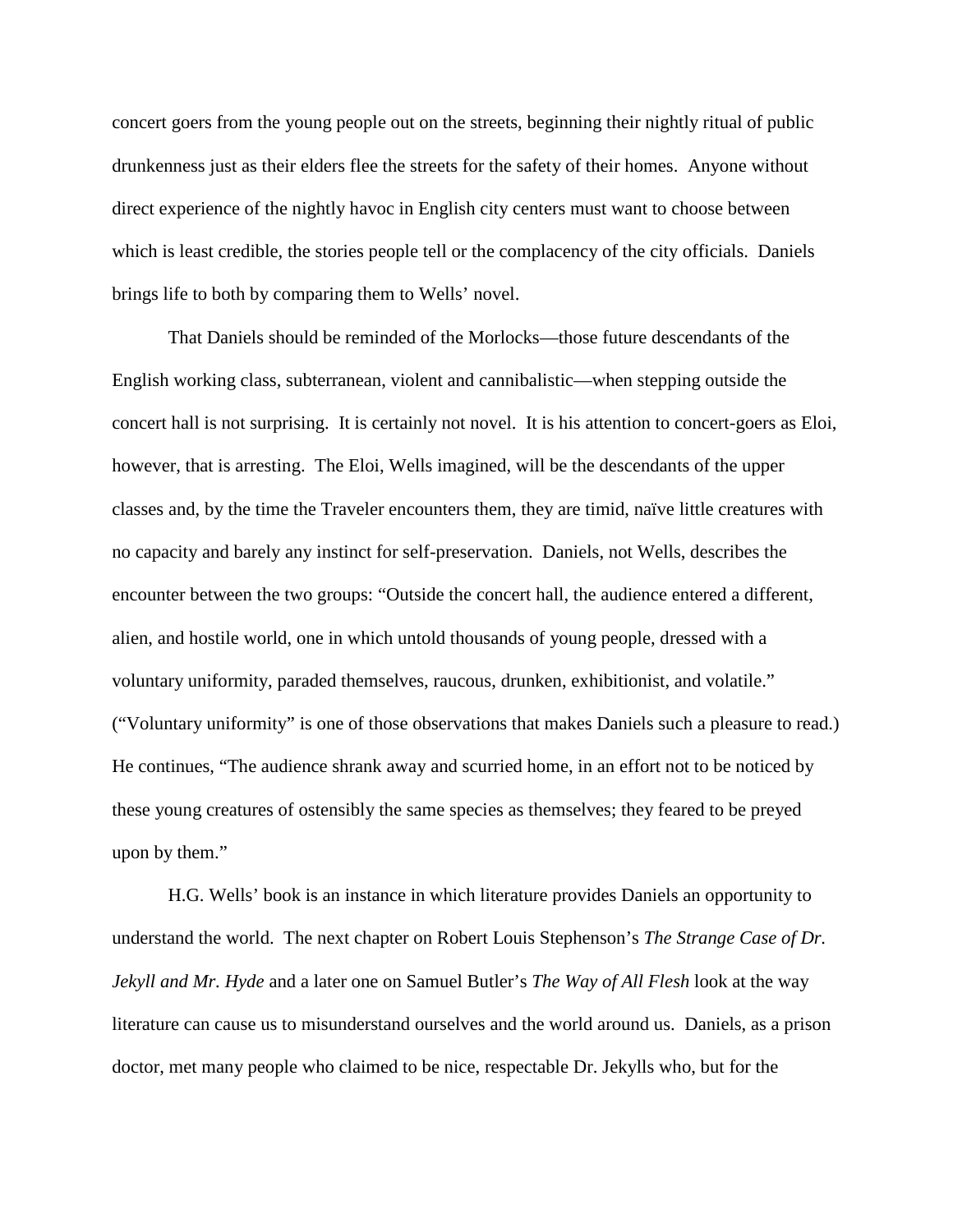influence of alcohol or drugs, would never commit a crime. Often their victims, when they were their lovers, would understand them the same way, that is, as essentially good people who only accidentally turn bad when forced to do so by some chemicals. "It is curious," writes Daniels, "how a work of literature such as Stephenson's *Strange Case* should have supplied a universal metaphor, and yet one that is almost always used in a sense precisely the opposite of the meaning that a deeper consideration of the story itself might suggest." Stephenson's point was that evil is not alien to us, something repulsive and introduced from outside. It is something we can indulge in and increasingly do as it becomes habitual. Yet the violent acts of the prisoners Daniels has met with over the years are excused away by this handy trope that, when misunderstood, obscures a proper analysis of the self.

Similarly, Butler's autobiographical novel has perverted the common understanding of the family, both historical and our own. "Although *The Way of All Flesh* is a fictionalized (allegedly but slightly fictionalized) account of one man's relationship with his father, we are clearly intended to take it as being in some way typical or at least emblematic of a whole society and its way of life." Two problems arise, according to Daniels. Firstly, the oppressive household of the protagonist is taken to be characteristic of all Victorian homes, even though evidence internal to the book says that this was not the case. And secondly an "unhappy childhood and tortured relations with one's progenitors were essential preconditions of a reputation for profundity." Although he acknowledges that Butler is not uniquely and solely responsible for it, in some large way his novel did contribute in a significant way to changing filial piety from a virtue to "at least a character defect or a handicap in human life's constant race for self-improvement."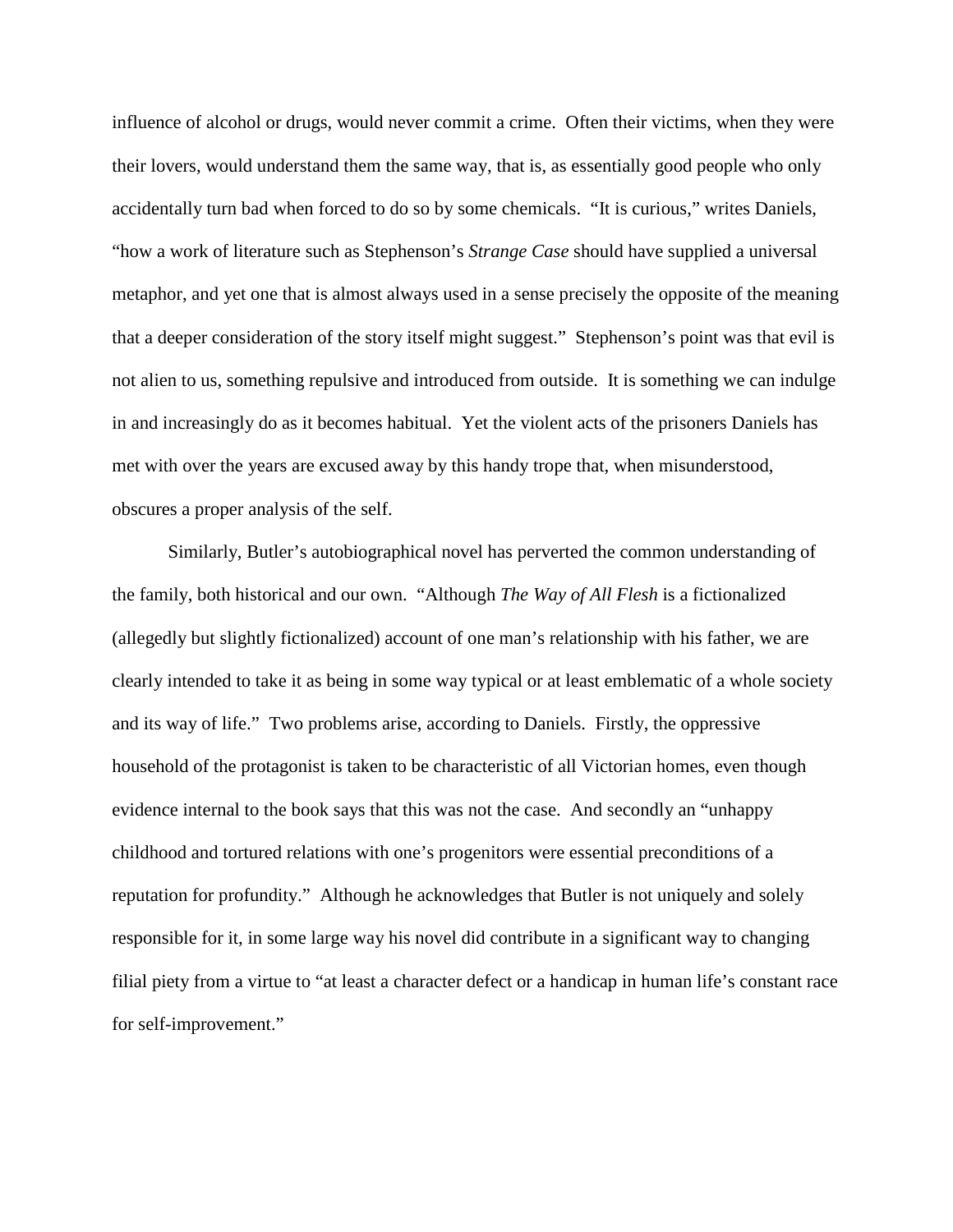In the one case, Stephenson's novel is misunderstood and used to exculpate when it was intended to accuse. In the other, Butler's is understood perhaps too well and has become, itself, an excuse for what Daniels describes as "misery in the midst of plenty." In the essay on Stephenson he suggests that, perhaps, "no knowledge of literature is better than a misunderstanding of it." When one author is misunderstood, the effects are bad, but when one is rightly understood the result is the same. What might good literature do to make it so good or at least not misunderstood? Here our Virgil must abandon us for he cannot go further, or he chooses not to do so. These two essays were written in subsequent years, yet the juxtaposition did not seem to make an impression on their author.

The last two sections of the book are, as has been said, less successful than the section on literature. This is not so much for lack of insight as it is because the material does not seem to afford the author as much scope for (entirely warranted) grumbling. For example, an essay on the playwright Harold Pinter allows him to describe the dominant social trends of the last fifty or more years as, "a coarsening of sensibility, the triumph of irrationalism, a skepticism about the inability of the human mind to order experience, a loss of faith in the ability of language to deliver meaning, a belief that only relations of power are real and all else is illusion, a slide into intellectual dishonesty and attitudinizing, and a tolerance of psychopathy." That is not to say the essays are without insight. In a discussion of still life paintings he suggests that, in a world of unprecedented material abundance as we now have, the sublimity of the perfect bunch of grapes is lost on us. We can eat them at any time, in any season. That familiarity dulls our ability to look closely, not only at art, but at the world. Thus modern people are "driven by their lack of powers of contemplation to seek brute sensation." These are the Morlocks we began with.